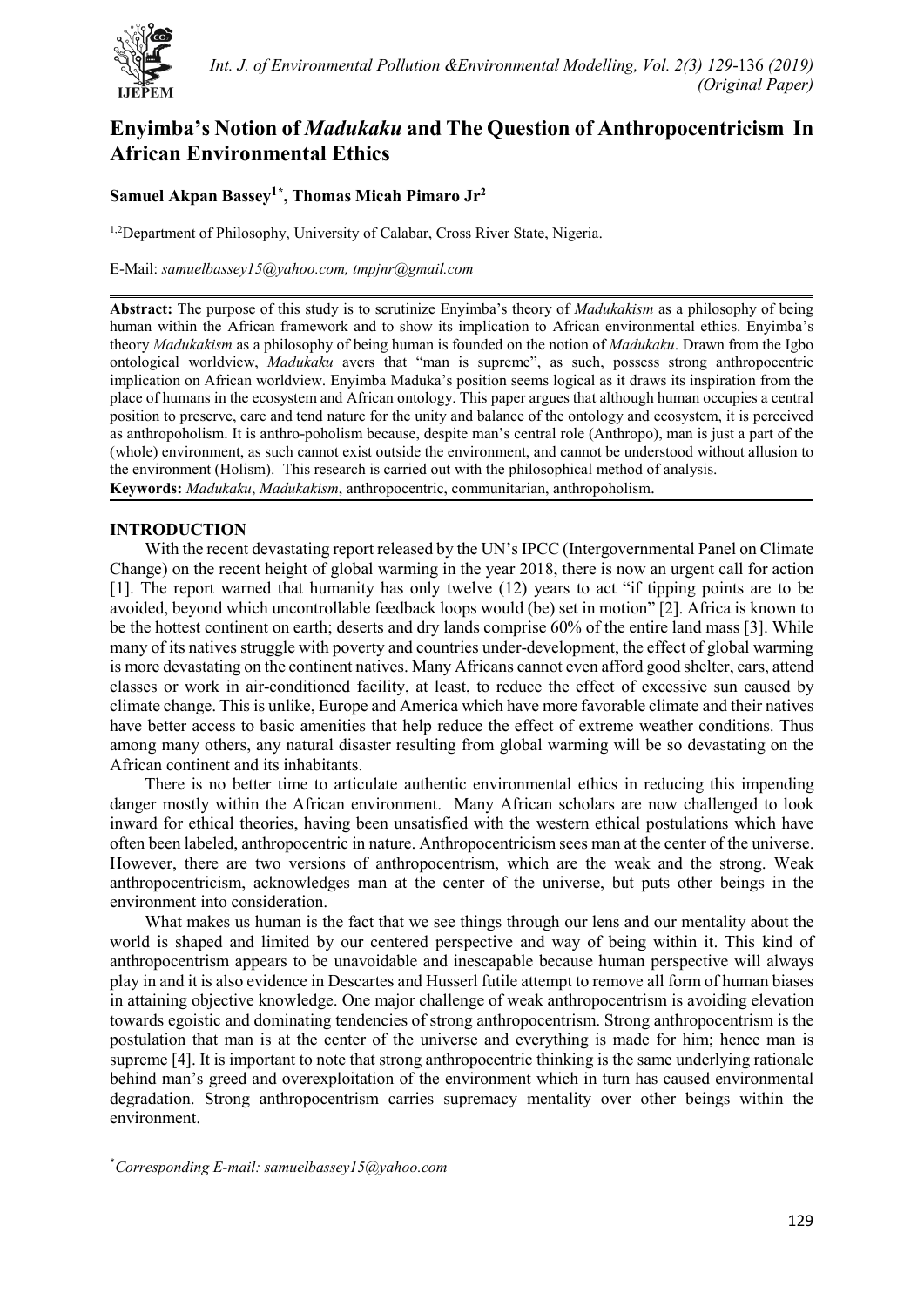Strong Anthropocentric thinking is evident in western philosophical postulations from Protagoras 'man is the measure of all things' to the Aristotelian position of 'Man is a rational animal', thereby denying other non-human animal rationality within the environment. However, Naess and Haukeland now identifies a change in mindset among western scholars when they aver that "today, a leading responsibility of humankind is the responsibility for future generations that we hand down a planet with resources as great as we found in our own generations. But we also have a responsibility for future living creatures in general" [5]. This statement can be said to be weak anthropocentric connotation, as long as it tries to act responsibly towards other creatures also.

On the other hand, African ethics has been said to be communitarian in nature. This could be explained using Mbiti's communitarian statement '"I am because we are; and since we are, therefore I am" [6]. When this statement is related to environmental ethics, it depicts the interconnectedness and interdependence of being whose existence is hinged on one another. Furthermore, it shows parties in the environment, with no being been self-sufficient. This is reason Tangwa aver that in traditional African metaphysical worldview, "the dichotomy involving "plants, animals, and inanimate things; between the sacred and the profane, matter and spirit, the communal and the individual, is a slim and flexible one" [7]. However, the philosophy of *Madukaku* claims that against this communitarian background, humans are supreme in African worldview, using "man is the measure of all things" as an anchor point. If this postulation is true, it therefore reveals strong anthropocentric undertone within African environmental ethics. The thrust of this paper is to critically look at Enyimba *madukaku's* strong anthropocentric postulation and its implication to African environmental ethics.

#### **MADUKAKU PHİLOSOPHY**

According to Enyimba Maduka, the concept of *Madukaku* is a combination of three Igbo words, which are: *Madu*, *aku* and Ka. Its English interpretation is; "human", "wealth" and "greater than". The interpretation of this phrase means "human is greater than wealth", however, from this phrase Enyimba's *Madukakism* takes it to mean: the human is supreme [8]. His justification is that for African people; importance, worth, value, essence and high quality are attached or attributed to a human person over and above other things' [8]. It is important to note that there is a vast difference between "greater than" which was used in transliteration of 'ka' and "supreme" which he later used to translate the same concept. However, "*greater than*" means higher in quality, "*supreme" is often used to mean* "dominant", having power over all others. To this, there is a need for clarification on why the word "supreme" is used in place of "greater than" within the philosophical postulation.

Enyimba Maduka further avers that wealth "refer(s) to anything else outside the human person. In Fact, non-human entities or objects constitute what can be called wealth" [8]. Against this background, it is interesting to note that humans can also be referred to as "wealth" within the same Igbo framework. For example names such as, *Akuabata*, implies that "wealth" has come in. *Akunna* which means 'Father's wealth' shows that the human is "wealth" [9]. To this, Enyimba Maduka's postulation which states that "Wealth here can refer to anything else outside the human person" [8] is faulty, as some names have shown otherwise. If this is also true, then how can humans be supreme above wealth of which he is a part of? Since it makes no sense for humans to be 'supreme' over himself, the only rational explanation could be that "human stands out (greater than) among members in the category of "wealth". This looks more logical and could translate to weak anthropocentrism as long as it does not translate to dominating tendencies of strong anthropocentricism on the environment.

Enyimba Maduka's position which identifies "Wealth" from material acquisitions and titles such as; money or finances, houses, cars, social, political, religious and economic status etcetera" [8] seems logical. This definition makes more sense to this research if it means that, Man is 'greater than riches and titles' and not necessarily generalizing every being as wealth, because riches and titles are artificial, in human construct. This corresponds with the Igbo proverb which states that: *onye nwere mmadu ka onye nwere ego* (he who has human beings is greater than he who has money) or *nwa ka ego* (child is greater than money). "Ego" in this sense means "money", it is also understood to mean wealth "*uba*". However, since without *nwa* (child), one cannot get *mmadu* (person), the substance given to *nwa* is extended to *mmadu* in Igbo anthropological thought. Also, when faced with the choice between *nwa* (child) and *ego* (money), a traditional Igbo person will decide, first for *nwa* (child). This is because it is better valued as "*nwa bu uba*" (child is wealth).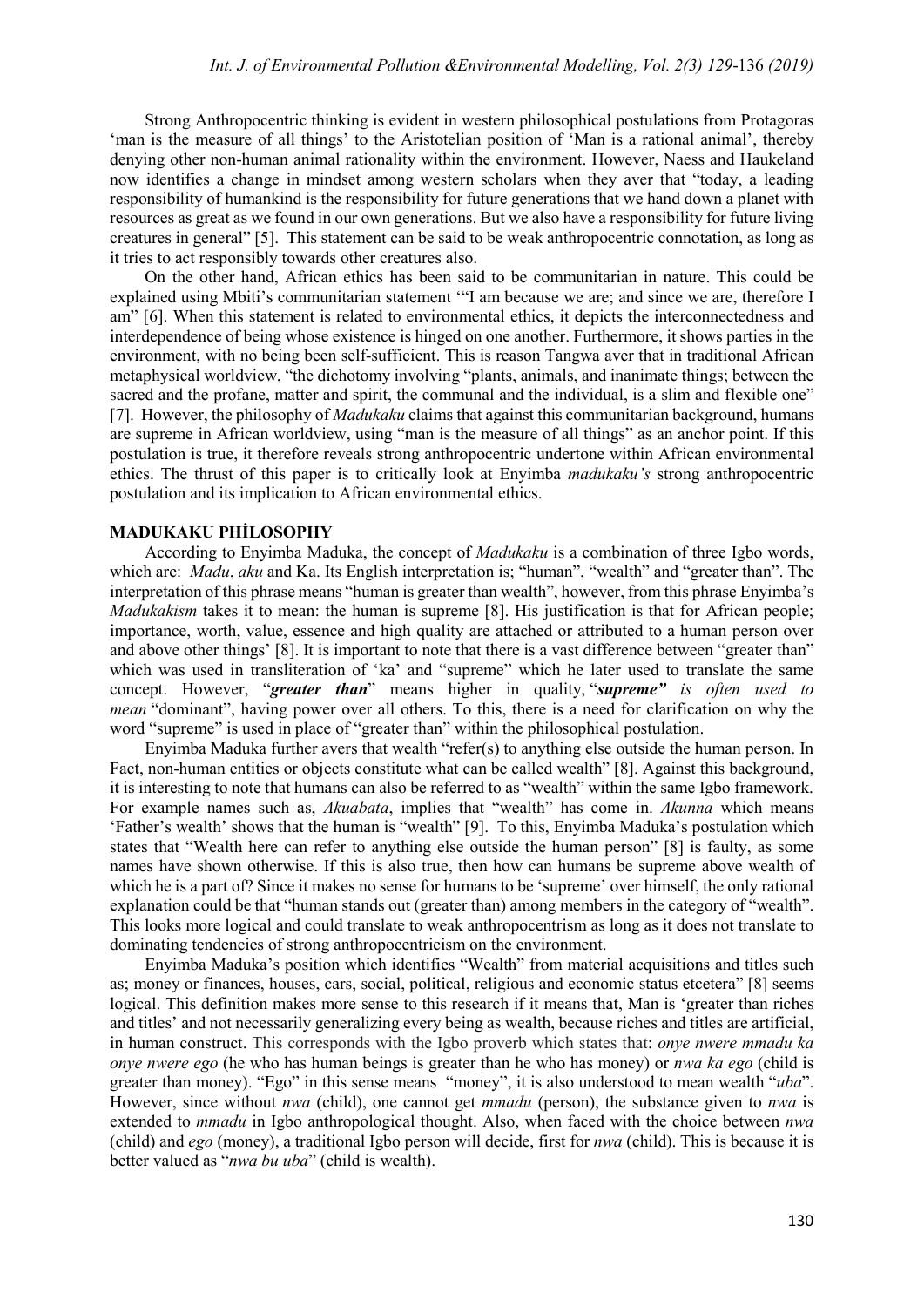The explanation given above could easily represent as moral learning towards tolerance and mutual respect of the human person. This could be seen to correspond to Enyimba Maduka's second definition of wealth from material acquisitions. This also leaves the position of "human is supreme" of the theory of Enyimba *madukakism* to mean over "Ego", which is 'riches', which also implies "wealth". To summarize the philosophy of *Madukakism*, Enyimba Maduka avers that:

> Indeed, if the human person is at the centre of the universe and its activities, then a person's importance, worth and place in the scheme of things in the universe cannot be undermined. Thus, for *Madukakism* the human is supreme. Infact, as the centre piece of the pressures and influences of other beings in the cosmos, the human person is a force to reckon with, which goes to say that, "the society, community or universe is, because the human person is". Thus, the protagorean dictum that "man is the measure of all things"… becomes significant here. This idea projects the philosophy and theory of Madukakism. On the contrary John S. Mbiti's dictum that, "I am because we are and because we are I am" is antithetical to the idea of *Madukaku* as the basis of being human in Africa and as such against the foundation of the philosophy of *Madukakism* [9].

From the above statement, it is important to note that *Madukakism* is strongly against the communal postulations of many African philosophers before him to reveal a strong case for "individualism and "strong anthropocentricism" within African interactions and cultural experiences. Nevertheless, since its position alludes to the place of man in the cosmos within African framework, this will necessarily have a serious implication for African communalism as well as environmental ethics which many African environmentalists believe is communal in nature. Also, it should be noted that there have been a lot of problems identified the anchor point of the theory of *Madukakism* which states that "man is the measure of all things". This argument has been largely flawed, by Plato and the author, in an earlier criticism of Enyimba Maduka postulation [10].

#### **AFRICAN ENVIRONMENTAL ETHICS**

Africans' way of life is said to be communitarian. The underlining key presumption of this is that African social orders put precedence on the welfare of the community over that of the individual [11]. This is also supported by Mbiti's statement 'I am because we are; and since we are, therefore I am" [6]. This means that the "I" within the African framework is not as important as the "we" (the collective whole). Although Mbiti's statement is mostly used in explaining human social relations, many African scholars also believe that this is applicable to the environment. However, there have been lots of sharp disagreements on the position of the "I" in African communalism, with most scholars adhering to slightly different views. The debate started with Menkiti and Gyekye, while the former denied that individual has specific rights as it is subsumed in the 'collective whole', the latter thinks individual rights still exist despite this inherent communal spirit [12]. Despite this disagreement, both Menkiti and Gyekye share the same view that an African is a communal being. Ike Odimegwu also proposed Integrative Personhood, while taking a soft position on the "I" (13). Enyimba Maduka proposed *Madukakukism*, taking a more radical position, abandoning the communal spirit. Although the "I" has always been a point of debate in African communalism, however, taking an absolute leap outside African communalism calls for serious questioning.

Many African scholars take the values inherent in African communalism to explain African environmental ethics. For instance, Tangwa describes it as eco-bio- communitarianism against the western perspective he called anthropocentric, Segun Ogungbemi called it "ethics of nature relatedness" [14], while Mogobe B. Ramose called it ecology Ubuntu et cetera. All they tried to do is to articulate African communal value in environmental preservation. Tangwa, sees a strong connection between African environmental ethics and ontology which fosters unity and interdependence. Mbiti in explaining African ontology claims that God, spirits, humanity, and non-humans exist in unity, and to break that unity is to destroy one or more of the modes of existence, and to destroy one of them is to destroy them all [15]. This explains why Africans are more careful on how they relate to non-human beings, as every being within the environment draws its source from God, who is at the apex of African ontology.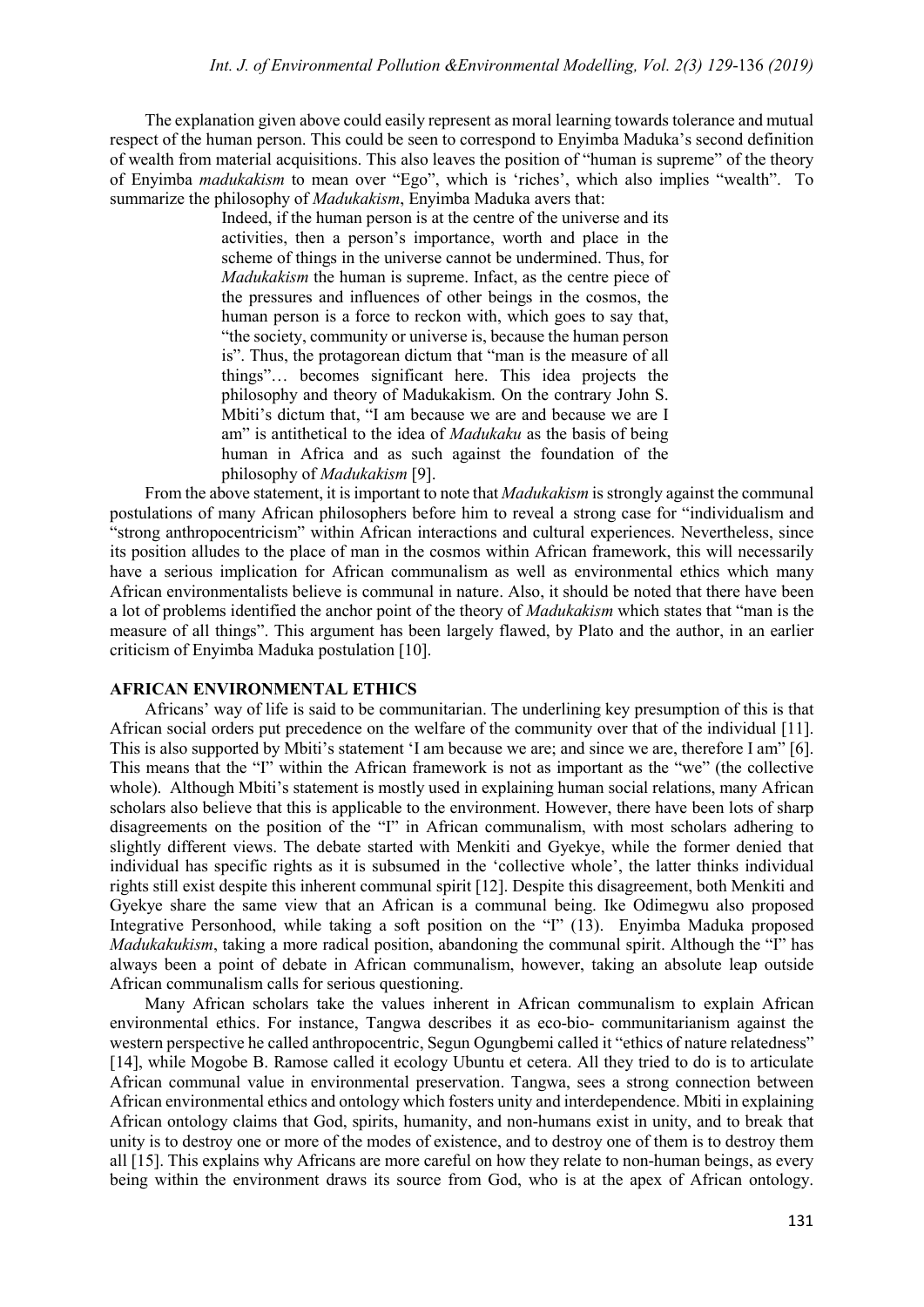However, the entire beings are accountable to God who is at the apex. This explains why taboos and totem play a prominent role in environmental conservation within African societies. In this way, African believes that these taboo and totems are divinely given to control the affairs of men in the environment, to break any of them poses serious implication. To this, man both "I" ('individual', and 'collective whole') cannot tamper with these divine laws without dare consequence. This limits the influence and the power of man over the environment and rejects the idea of man's supremacy as enshrined in the philosophy of *madukakism*. This further explains why an African will pour libation before undertaking a specific task on nature. For instance, an African pours libation before harvesting herbs from specific trees or hews down a specific tree.

Libation is a drink offering to acknowledge the Creator, sacred ancestors, the lesser divinities, human beings as well as the environment. The eventual intention of libation is to uphold the cosmic order of equilibrium and oneness of the beings in the universe. When Africans carry out dealings involving nonhuman beings in the environment which also involves libation, they understand that while beings are not God in themselves, they are theologically linked to God and spirit can sometimes inhabit them. Such thinking made western philosophers like Hegel and Levy-Bruhl see Africans as pre-logical. This is because as Kenyan philosopher John Mbiti posits 'African people are notoriously religious (and) religion permeates all the departments of life so it is not easy or possible to isolate it" (15). The accusation is that Africans often connect everything to the metaphysical realm which does not conform to western two-valued logic (True or false). For example,

A tree is a tree and nothing but a tree  $(X \text{ is } X)$  is the principle of identity of the Aristotelian law of thought. This means either p or ∼p must be true; there is no third true the value between them.

To this, an African thinks that a tree can also inhabit spirits, which accommodates a third truth value, but cannot accommodate western two-valued logic of True or False, as a spirited tree is neither still a tree (T) or not a tree (F). This is the reason why Chris Ijiomah proposed Harmonious Monism [16] and Jonathan Chimakonam proposed Ezumezu logic [17] which gives a third truth value for African logic. This three-valued logic can also be used to explain Aristotle's' future contingency statement like: "if a sea-battle will not be fought tomorrow". Also, it is imperative to note that an action consequential from two-valued orientations sometimes disreputably fails to achieve its objectives. For instance, when we conclude that Mr. A is said to be a criminal, without giving any benefit of doubt or accepting that he could act otherwise. To this, two-valued orientation harshly diminishes the capacity to assess the world correctly.

British anthropologist Mary Douglas' in her analysis of the concept of pollution and taboo between the "primitive" and "modern" culture discovered something unique. For her, in modern cultures, the implications of pollution are likely to be social sanctions, gossip, contempt, isolation, perhaps even police action. Nonetheless, in the "primitive" societies, the implication of pollution is much more damning. Pollution, however, could be a religious offense [18]. In summary, for her, taboos in "primitive" civilization, by virtue of their religious status and sanctions from the supernatural are inspired by fear [18]. The justifications may not be right for some group of persons but it surely worked in traditional African societies as far as environmental conservation is concerned. If humans are supreme as well as the measure of all things as the philosophy of *madukakukism* speculates, why will human be restricted from undertaking these dealing within the African environment?

# **MADUKAKISM, AFRICAN ONTOLOGY AND PROBLEM OF ANTHROPOCENTRICISM**

Being in sub-Saharan African thought is hierarchically construed. This means that existence is seen in the form of a hierarchy. For instance, all *being* can be grasped to be at the highest level of existence through the Supreme Being (God) which is a purely non-physical form of existence, followed by ancestors, man, and lower animals. To this, Tempels avers, "it is because all being is a force and exists only in that it is a force, that the category 'force' includes of necessity all 'beings': God, men (living and departed), animals, plants, minerals" [19]. Although Tempels does not explicitly show the significance of this understanding of force to environmentalism, the understanding of African ontology helps understand African environmental ethics and as well as the inherent problem of anthropocentricism.

However, since God is at the apex of all reality, He is in essence not disconnected from the rest of other physical beings. To this, Wiredu avers that the Supreme Being in African ontology "occupies the apex of the same hierarchy of being which accommodates, in its lower reaches, animals, plants and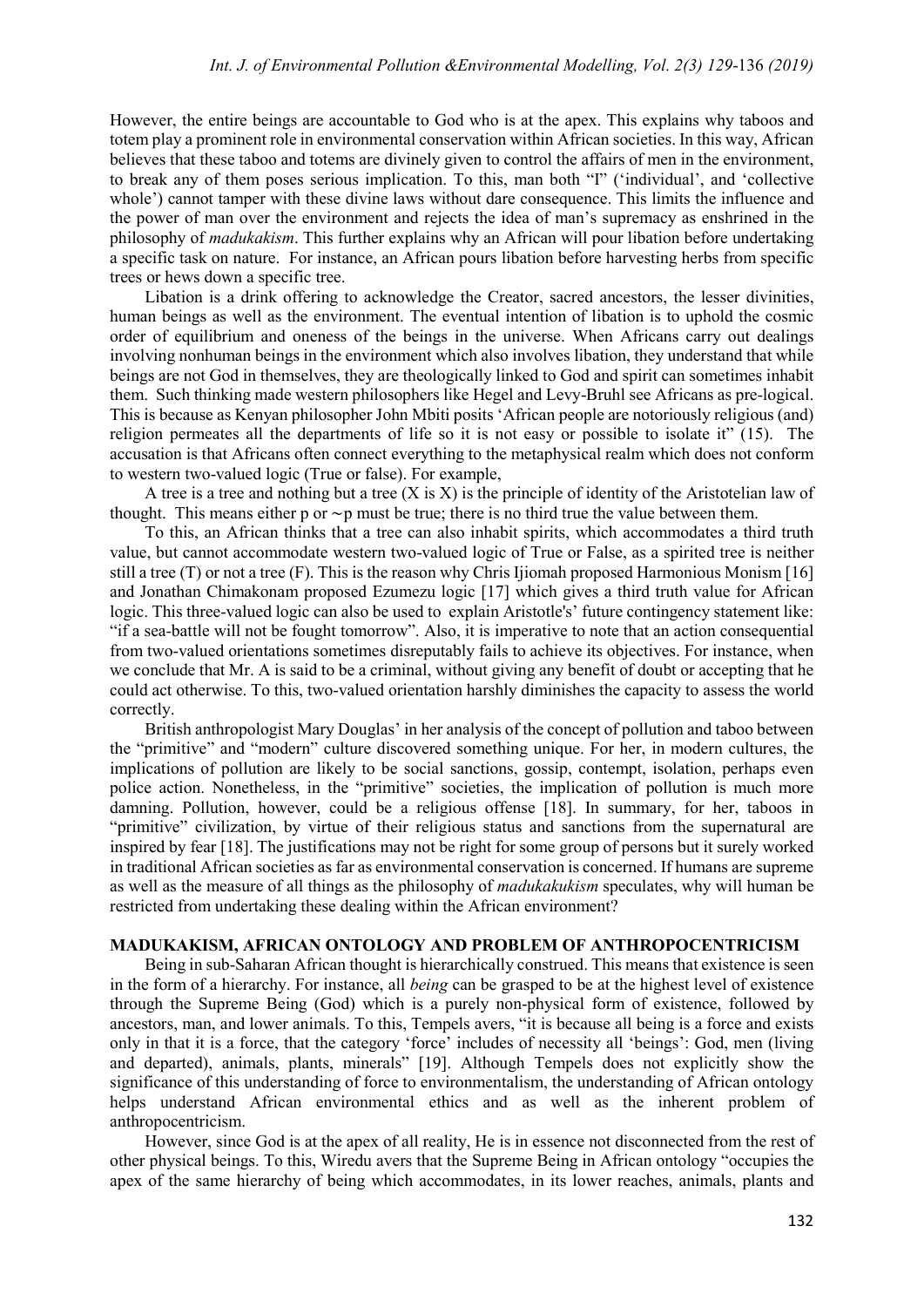inanimate objects" [20]. This, therefore, makes the physical form of existence and the non-physical form of existence in African philosophy to be a kind of unity, which ought to uphold harmonious relationships for the well-being of the environment. In this way, the teleological function of God is made possible by virtue of God being responsible for regulating the functions of the other forces which also are purposive in course. In this sense "God is supreme" and not man". Imafidon also supports this teleological understanding of the Supreme Being in African philosophy. For him, "the Supreme Being who created and sustains the universe is seen as the epitome of force. He dispenses this energy of ontological unity at will to other entities. He is therefore at the apex of the hierarchy of being" [21].

The ancestors are at the next level of existence, one that is above "human", but also occupies the lower level from God, because of the level of their influence and participation towards human wellbeing and their purpose in life. The reason why ancestors occupy a lower hierarchy than that of God is that they are not as powerful and influential as God, though they are more powerful and higher forces compared to the human. To this end, Mawere argues that "the intensity of participation differs resulting in some beings, being found at the top of the hierarchy and others at the bottom of the hierarchy" [22]. However, ancestors are vital forces which act as mediators between God and the living human community. They are also thought to be messengers of God to humanity [15]. In African ontology, since the Supreme Being is the most powerful and revered, it is not possible for the living to worship God by directly communicating with Him, just like the Abrahamic religion. Individuals communicate with the ancestors who are the medium of communication between the living and God. Ancestors are thought to be mediators between the physical world and the non-physical world of God. Ancestors are also the owners of land in any traditional community in Africa whose stead the local chief stands. However, land is believed to be sacred because it bears the remains of the ancestors particularly in the form of graves. A non-native of a community can only acquire land if, and only if, he or she is socially and politically acceptable in the community. The land asset is not to be abused and also not for sale; this is the major reason why it is only awarded to persons who belong to the community, and understands the significance and sacred nature of the resource. The fear of God and ancestors dealing ruthlessly with anyone who tried to cheat or anyone who tries to abuse it largely looms in the society. On the death of whosoever uses the land, it will be reverted back to the community. At times, his or her immediate dependants may be allowed to continue to use the land but again, they must continue to demonstrate respect and loyalty to the land, community, ancestors, and God. This also reveals that 'man is not supreme' and not 'the measure of all things' within the African environment.

The existence of the human is very important in African world view as it occupies the center of the ontology as well as ecosystem. However, the existence of human person in African communitarian thought is not entirely centered on the human person as a lone individual like the case with the Cartesian conception of the individual, but it spreads to other forms of reality, and also in relation to other beings and forces. With reference to this metaphysical conception of the individual in African philosophy, Gyekye argues that even though a person lives in a human society, is not a self-sufficient atomic individual who does not depend on his or her relationships with others for the realization of his or her ends [23]. In this way, Gyekye's view confirms the thinking that is inherent in African philosophy, which is centered on the notion that communal relations and communitarian existence are cardinal virtues in the understanding of the human person as well as ontology. Also, Murove avers that human well-being is inseparably anchored on the way human beings relates with all other existing beings within the environment [24].To this, one could argue that man being at unity with nature in African communal worldview does not necessarily mean that man is supreme above other beings within the environment.

Notwithstanding, the differing degrees of purpose from one being to the other is determined by African ontological hierarchy of existence, which accounts for inherent value. Izibili explains that, inherent value is ". . . a matter of degree rather than an all or nothing affair such that those beings that have inherent value might comprise a hierarchy of those with the most inherent value being at the top and those with less occupying the bottom" [25]. This is possibly one reason why African environmental ethics is sometimes adjudged as being anthropocentric.

This also flows from the accusation that man occupies a central position in the ecosystem as well as African ontology. Thus, often seems valid as it shows some level of weak anthropocentricism within the African communitarian social relations as well as environmental ethics. However, this kind of anthropocentricism poses no problem to the environment as it accommodates other members of the environment, and not subscribing to the 'supremacy' and dominating tendencies of strong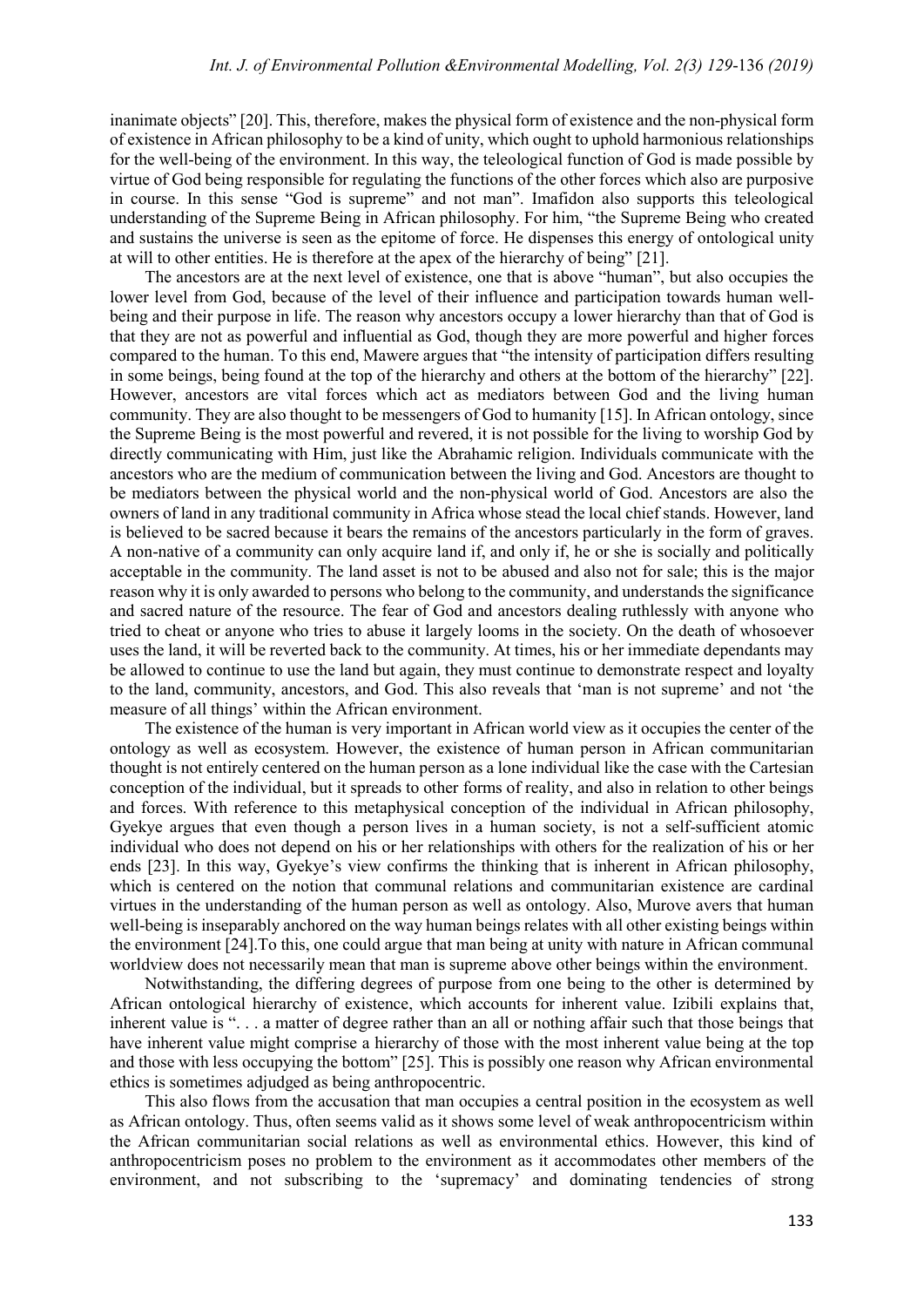anthropocentrism. In an explanation to this, Mbiti explains that man being at the center of the ontology, does not imply that man lords over the environment but rather he should take care of the natural environment and also seek coexistence with nature. Mbiti claims that humans are not masters over nature to exploit it without feeling or treat it without respect [26]. Instead, people are one with nature, responsible toward nature, able to communicate with nature, and the chief priests of nature. This position is also echoed by Ekwealo who argues that Africans do not believe that humans are a special image of God who was placed to lord over nature. Rather, Africans believe in the unity of forces, and a human being's special position is rather more of a caretaker of the universe, a task which goes with appropriate responsibility and consequences [27].

Lastly, in the order of ontology, there is a lower force that exists after "humanity". This includes the non-human animals and other various forms of existence in the physical world. To this, Tempels avers that "after the category of human forces come the other forces, animals, vegetable and mineral". These forces are measured as lower because of the level of their influence and participation towards other forces. In essence, these lower forces have lower vital force as opposed to the other forces within the African ontological hierarchy of existence. Despite having less vital force, their well-being is important in as far as they are metaphysically linked to their ontological counterparts such as human beings, ancestors and God. Although they are referred to as the lower forces, these animals, plants and other inanimate forms of reality are very powerful beings in the African ontological order. In African ontology, there is a vitalist and spiritual relationship that is shared between these lower forces and the other higher forces such as God and the ancestors. Existence of these lower forces is teleologically oriented because these lower forces are supposed to influence and contribute towards the well-being of human beings and other beings within the hierarchy of existence. They do so in the way in which they spiritually link human beings with God and their ancestors. For example, it is common in African ontology that certain plants and animal species are revered for certain religious purposes like symbols, rituals, and sacrifices. To this end, Mawere contends that "plants and animals can be habited by powerful forces which make them become very prominent in the spiritual rating of the society. This conception of being from the point of view of force is pervasive in African conception of being" [40]. This makes an African treat this non-human content with the utmost respect because of their spiritual link with both ancestors and God.

#### **CONCLUSION**

From the above discussion, the problem of anthropocentricism is evident in African environmental ethics. Many authors have taken this to imply strong anthropocentricism, whereas it only accounts to weak anthropocentricism. It is weak anthropocentricism because the environment, takes precedence over 'individual'. To this, Enyimba *Madukakism's* which presents human beings as "supreme" in African culture calls for serious questioning as it undermines the importance of African communal nature. It is true that "human' has a central place in both African ontology and ecosystem, this special position does not mean humans are 'lord' or rather "supreme" in the environment, but occupies a center space within ontology and ecosystem. This center position within the ecosystem has been branded chief priest of nature by Mbiti, likewise Ekwealo seeing this central position as caretaker of nature, rather than acclaimed "lord" or supreme.

A caretaker could also be a tenant in a house, pays rent, relates to all other tenant mutually and also fulfills other obligations. This is a mere version of weak anthropocentrism. A caretaker could be said to be an important personality as long as the house is concerned, but going to the extent of branding him 'supreme' is an overstatement [10]. Likewise, human just like any other species has an important place within the eco-system, but this does not amount to being supreme. Rather than being anthropocentric, this paper calls African environmental ethics Anthropoholism, this is basically because man lives in a complementary state and cannot exist without the environment in African culture. Antropo – means "man or human" while holism means - the theory which states that parts of a whole are in friendly interconnection, such that they cannot exist separately from the whole, or cannot be understood without allusion to the whole [28].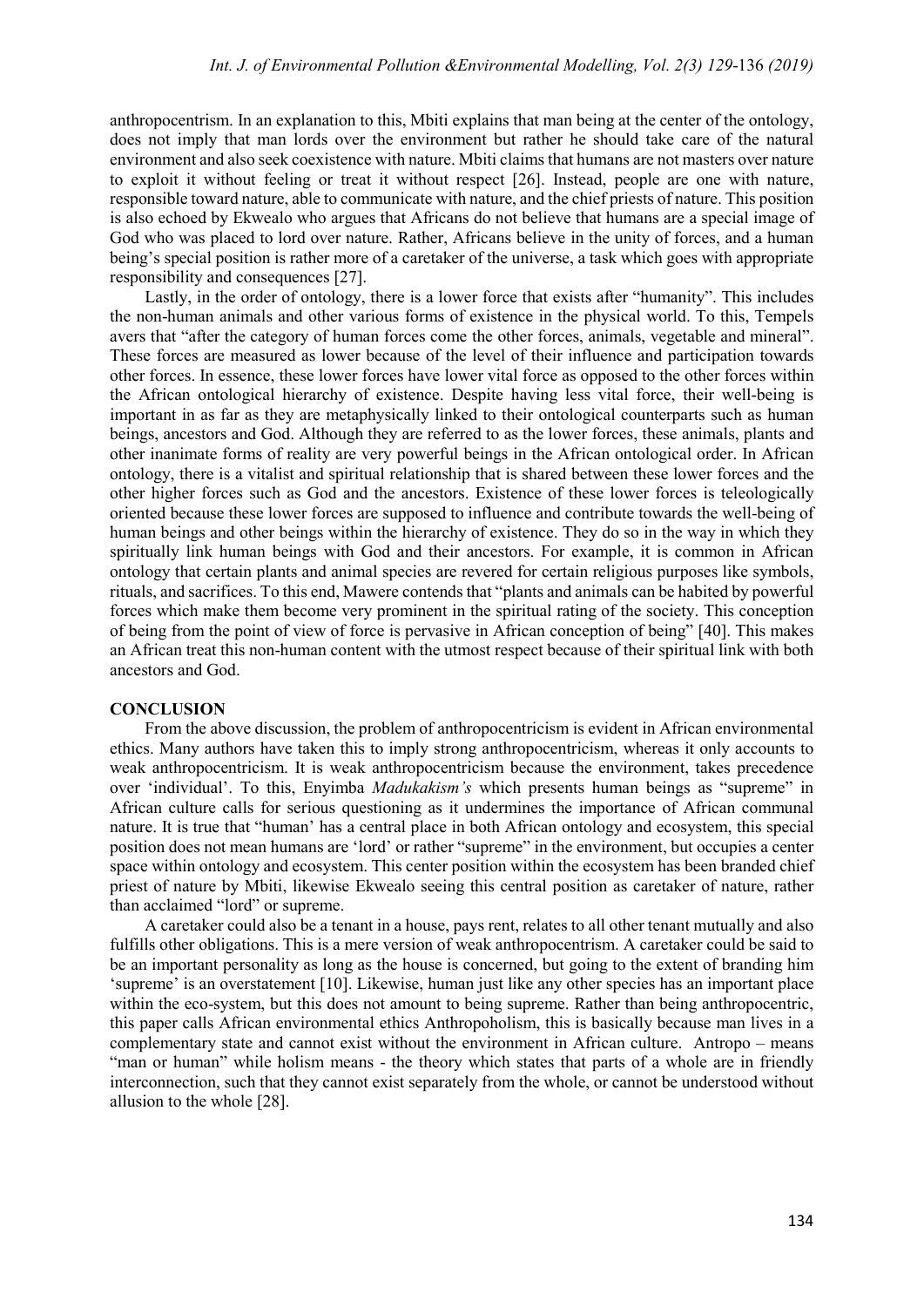### **REFERENCES**

- [1] Leahy, S., (2018), Climate change impacts worse than expected, global report warns, web page: [https://www.nationalgeographic.com/environment/2018/10/ipcc-report-climate-change-impacts](https://www.nationalgeographic.com/environment/2018/10/ipcc-report-climate-change-impacts-forests-emissions/)[forests-emissions/,](https://www.nationalgeographic.com/environment/2018/10/ipcc-report-climate-change-impacts-forests-emissions/) retrieval date: 04.09.2019.
- [2] Watts, J., (2018), We have 12 years to limit climate change catastrophe, warns UN, web page: [https://www.theguardian.com/environment/2018/oct/08/global-warming-must-not-exceed-15c](https://www.theguardian.com/environment/2018/oct/08/global-warming-must-not-exceed-15c-warns-landmark-un-report)[warns-landmark-un-report,](https://www.theguardian.com/environment/2018/oct/08/global-warming-must-not-exceed-15c-warns-landmark-un-report) retrieval date: 04.09.2019.
- [3] Dale, J. (2017), *The amazing continent of Africa*. Oxford: Raintree.
- [4] Enslow, S. (2013), Anthropocentric View. In *Encyclopedia of Psychology and Religion* (pp. 78–79). http://doi.org/10.1007/978-1-4614-6086-2\_34
- [5] Naess, A., & Haukeland, P. (2010), *Life's Philosophy: Reason and Feeling in a Deeper World*. Georgia: University of Georgia Press.
- [6] Mbiti, J. (1975), *Introduction to African religion*. London: Heinemann.
- [7] Tangwa, G. B. (2007), Some African Reflections on Biomedical and Environmental Ethics. In *A Companion to African Philosophy* (pp. 387–395). http://doi.org/10.1002/9780470997154.ch31
- [8] Maduka, Enyimba. *Madukaku as the basis of Being Human in (Igbo) African worldview*. Proceedings of the Society for Research and Academic, 8th International Conference. Date; 5th to 8 Feburary 2018: 224-229
- [9] Maduka, Enyimba. (2019), A Critical Exposition of Madukakism as a Theory of Being Human in Contemporary Africa. *Sociology and Anthropology* 7(3): 126-131.
- [10] Akpan, B. S., Okpe, O., & Adie, T. (2019). Madukaku as the Basis of Being Human in (Igbo) African Worldview; A Critical Reflection. *Budapest International Research and Critics Institute (BIRCI-Journal): Humanities and Social Sciences*, 2(1).
- [11]Udoudom, M. D., Okpe, O., Adie, T., & Bassey, S. A. (2019). Environmental Ethics. *Budapest International Research and Critics Institute (BIRCI-Journal): Humanities and Social Sciences*, 2(2), 48-55.
- [12] Molefe, M. (2019), *African Philosophy of Personhood, Morality, And Politics*. S.L.: Springer Nature (pp. 187–312).
- [13] Odimegwu, F. H. Ike, (2008), Integrative Personhood: A Communalist Metaphysical Approach Germany: Ltd Verlage, p. Viii.
- [14] Ogungbemi Segun. (2008), *An african perspective on the environmental crisis*, Environmental Ethics: Readings In Theory And Application (louis pojman & paul pojman, eds.,).
- [15] Mbiti, J.S.(1970), *African Religions and Philosophies*. New York: Anchor Books.
- [16] Ijiomah, C. (2019), *Harmonious Monism: A Philosophical Logic of Explanation for Ontological Issues in Supernaturalism in African Thought*. Xlibris US,
- [17] Chimakonam, O.J. (2019), *Ezumezu: A System of Logic for African Philosophy and Studies*. Springer
- [18] Douglas M. (1966), *Purity and Danger: An Analysis of Concepts of Pollution and Taboo*. Routledge and Keegan Paul
- [19] Okafor, S. O. (1982),. Bantu Philosophy: Placide Tempels Revisited. *Journal of Religion in Africa*, *13*(2), 83–100. http://doi.org/10.1163/157006682X00078
- [20] Wiredu, K. (1996), Cultural Universals and Particulars: An African Perspective. Bloomington: Indiana University Press.
- [21] Imafidon, E. (2014), On the Ontological Foundation of Social Ethics in African Traditions. In Elvis Imafidon and John A. I. Bewaji (Eds.) *Ontologized Ethics: New Essays in African Meta-Ethics*. Lanham: Lexington Books, 37-54.
- [22] Mawere, M. (2011), *African Belief and Knowledge Systems: A Critical Perspective*. Bamenda: Langaa RPCIG.
- [23] Gyekye, K. (1998), Person and Community in African Thought. In Peter H. Coetzee and Abraham P. J. Roux (Eds.) *Philosophy from Africa: A Text with Readings.* Johannesburg: International Thomson Publishing Southern Africa, 317-335.
- [24] Murove, M. F. (2004), An African Commitment to Ecological Conservation: The Shona Concept of *Ukama* and *Ubuntu*. *The Mankind Quarterly*, 45 (2): 195-215.
- [25]Izibili, M. A. (2005), Environmental Ethics: An Urgent Imperative. In Pantaleon O. Iroegbu and Anthony O. Echekwube (Eds.) *Kpim of Morality. Ethics: General, Special and*